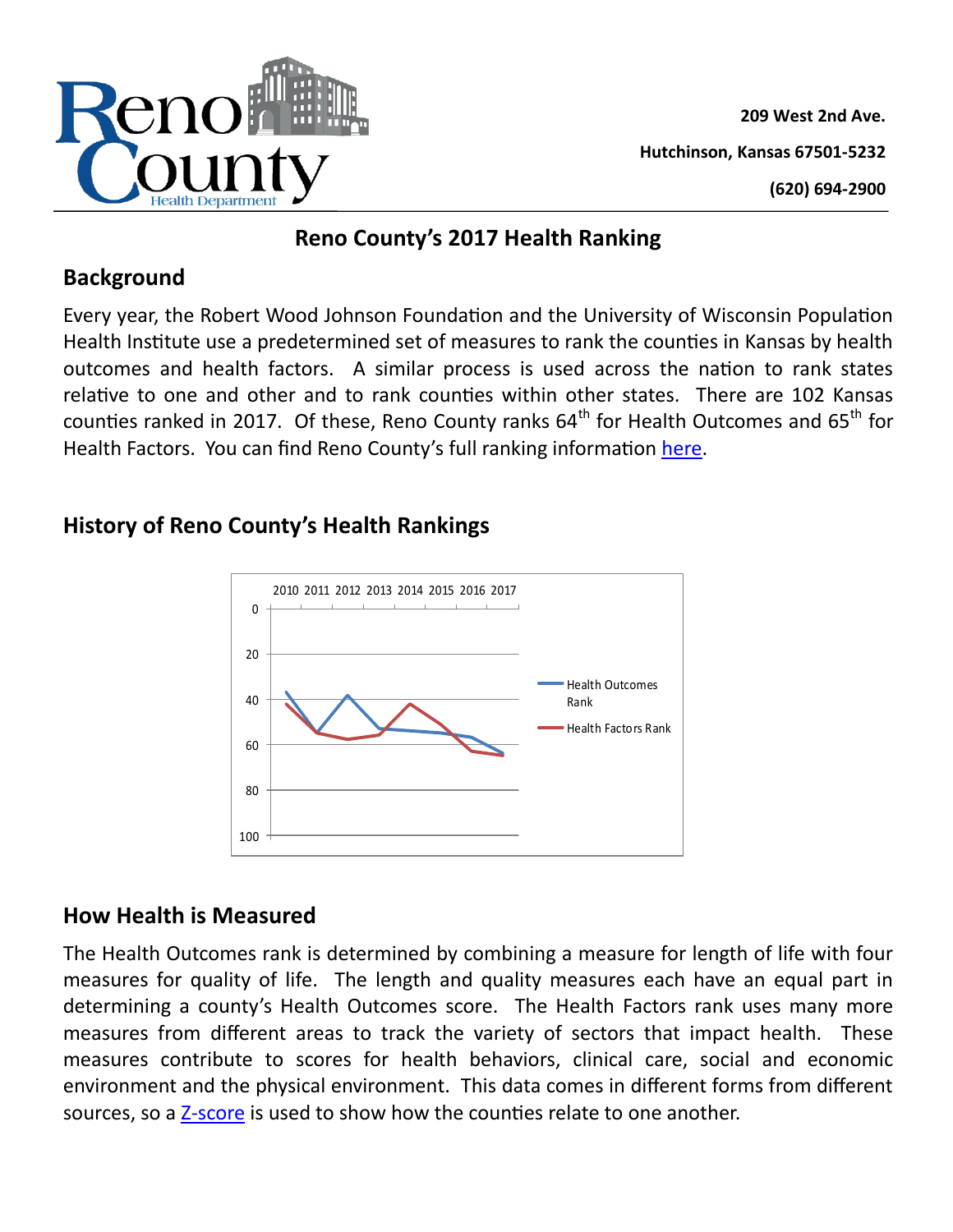#### **The Measures**

The Kansas Health Institute creates a one page [report](http://www.khi.org/assets/uploads/news/14750/reno_chr_2017.pdf) of the rank for each measure for each county in Kansas. This report does not include the actual data, but rather just how the county compares to the other counties in Kansas each year. The Kansas Health Institute also includes a list of the drivers within each group that had the greatest impact on a county's rank. The measures of adult obesity and smoking, violent crime and unemployment had a negative impact on Reno County's Health Factor ranking, while preventable hospital stays had a positive impact on this rank. The measures of premature death, low birth-weight, and poor mental and physical health days had a negative impact on Reno County's Health Outcomes ranking, while percentage of adults who report fair or poor health had a positive impact. The ranked measure data is available from the Robert Wood Johnson Foundation every year when the rankings are listed. This enables a county to look at their actual measure data instead of just how they compare to other counties. This is especially useful in trending these measures over time for comparison. The Robert Wood Johnson Foundation also makes available additional measure data that is collected throughout the year. This data is not used in the ranking process because it is not applicable or available for all counties. Analysis of this unranked data can be used on an individual basis to get a more complete picture of the health of the community.

### **A Look Back at the Past Five Years**

Below you will find five years of key measure value for Reno County. Please note that most of the values for 2017 are based upon data that was collected in 2013-2015. Because of the processes involved in systematic data collection at state, local and federal levels, population statistics such as these are generally reported one to several years after the data is collected.

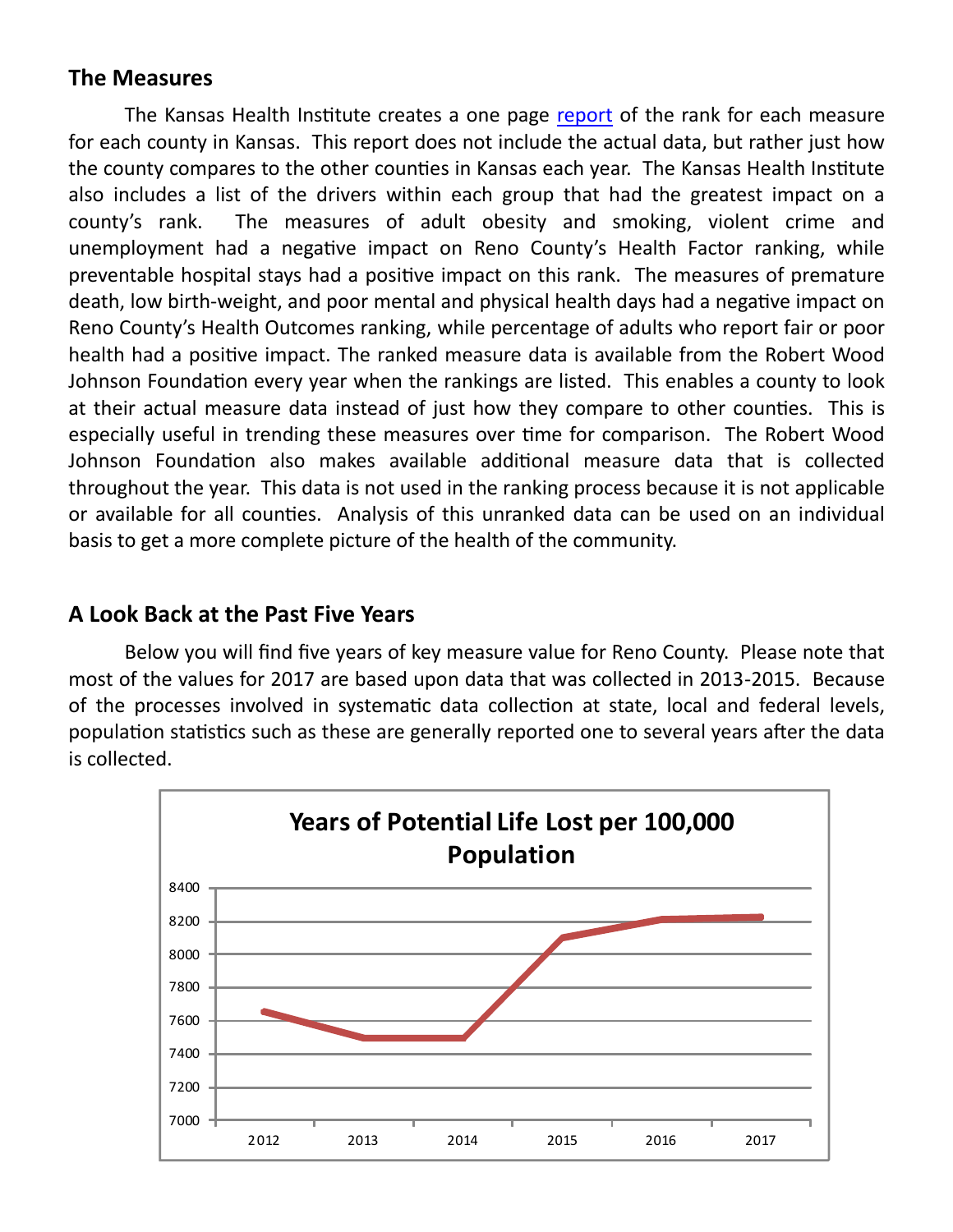



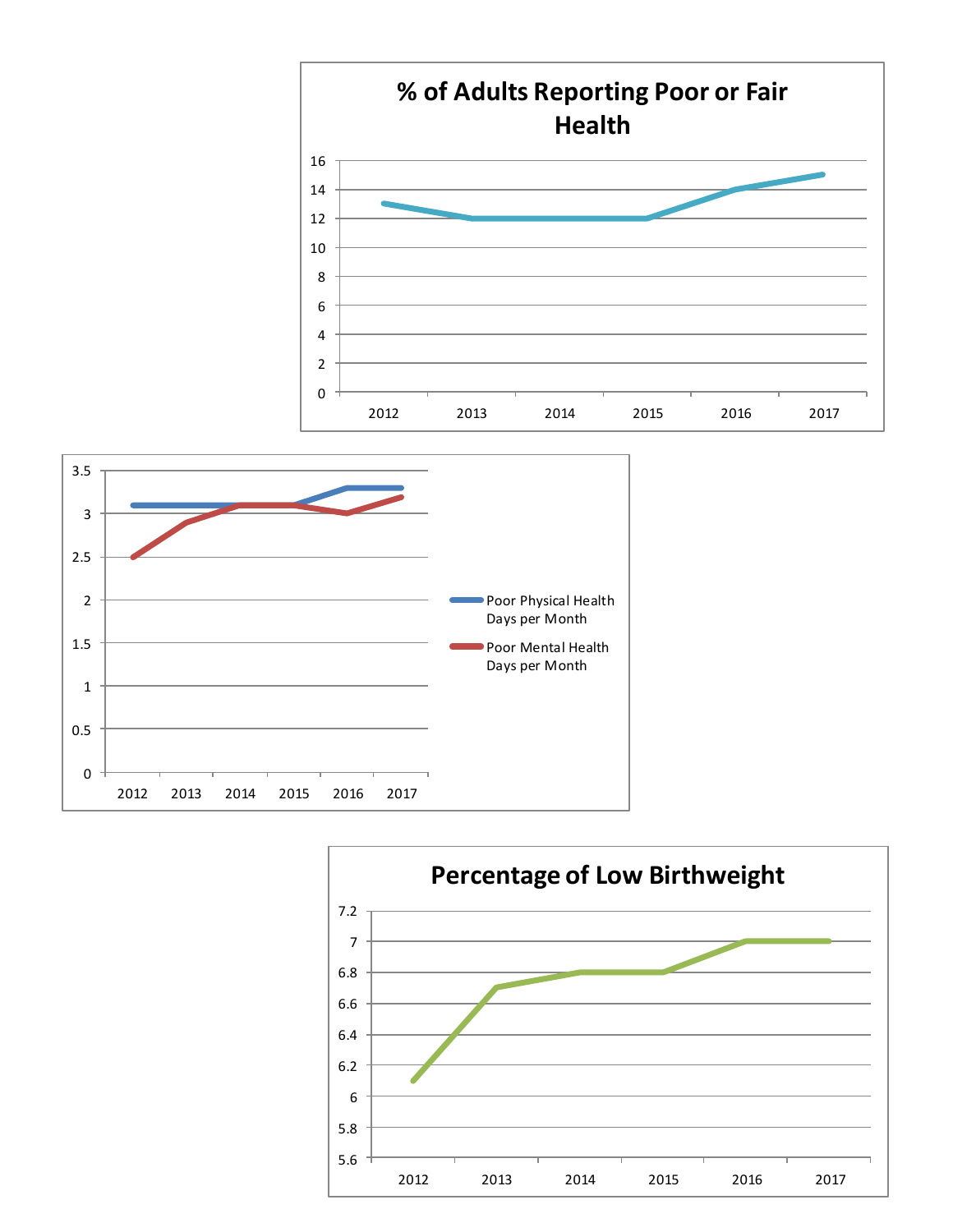